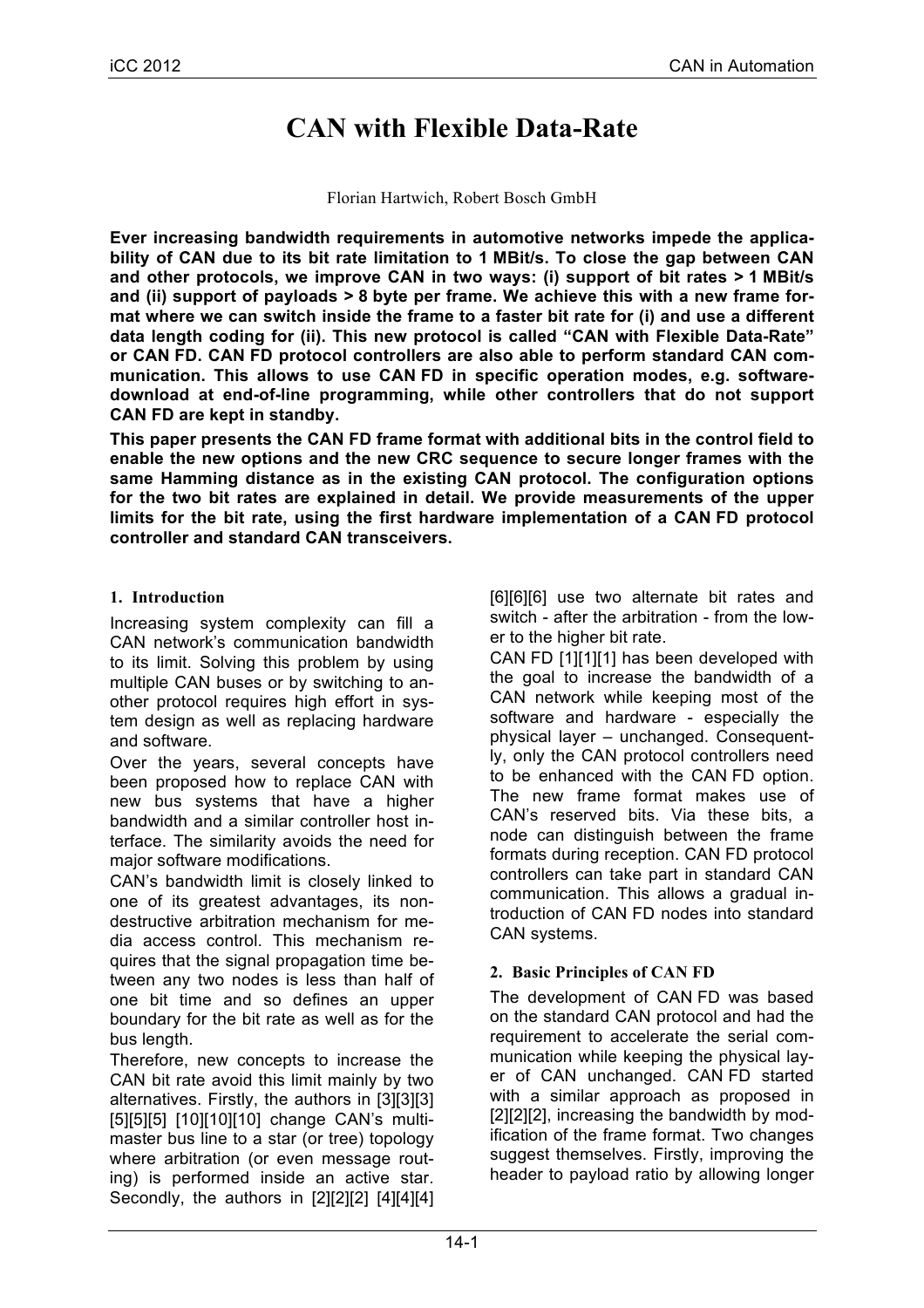data fields. Secondly, speeding up the frames by shortening the bit time.

But these steps are only the groundwork, some additional measures are needed, e.g. to keep the Hamming distance of the longer frames at the same level as in standard CAN and to account for the CAN transceiver's loop delay.

The CRC polynomial of CAN is suited for patterns of up to 127 bit in length including the CRC sequence itself. Increasing the CAN frame's payload makes longer polynomials necessary, see section 444.



Figure 1 Components of a CAN Node

In a CAN protocol controller, the Bit Timing Logic (BTL) state machine is evaluated once each time quantum and synchronizes the position of the Sample-Point to a specific phase in relation to the edges in the monitored bit stream. Once each CAN bit time, at the Sample-Point, the bit value is decided and the Bit Stream Processor (BSP) state machine is evaluated to decode (in transmitters to encode) the CAN frame. A shift register links the frame's serial bit stream with the controller's message memory, see Figure 1Figure 1Figure 1.

CAN nodes synchronize on received edges from recessive to dominant on the CAN bus line. The phases of their Sample-Points are shifted relative to the phase of the transmitter's Sample-Point. A node's specific phase shift depends on the signal delay time from the transmitter to that specific node.

The signal delay time between the nodes needs to be considered when more than one node may transmit a dominant bit. This is the case in the arbitration field or in the acknowledge slot. The configuration of the CAN bit time, especially the Propagation Segment's length and the Sample-Point's position, must ensure that twice the maximum phase shift fits between the Synchronization Segment and the Sample-Point. Once the arbitration is decided, until the end of the CRC Field, only one node transmits dominant bits, all other nodes synchronize themselves to this single transmitter. Therefore it is possible to switch to a predefined (shorter) bit time in this part of a CAN frame, here called the Data-Phase, see Figure 4 Figure 4 Figure 4. The rest of the frame, outside the Data-Phase, is called the Arbitration Phase.



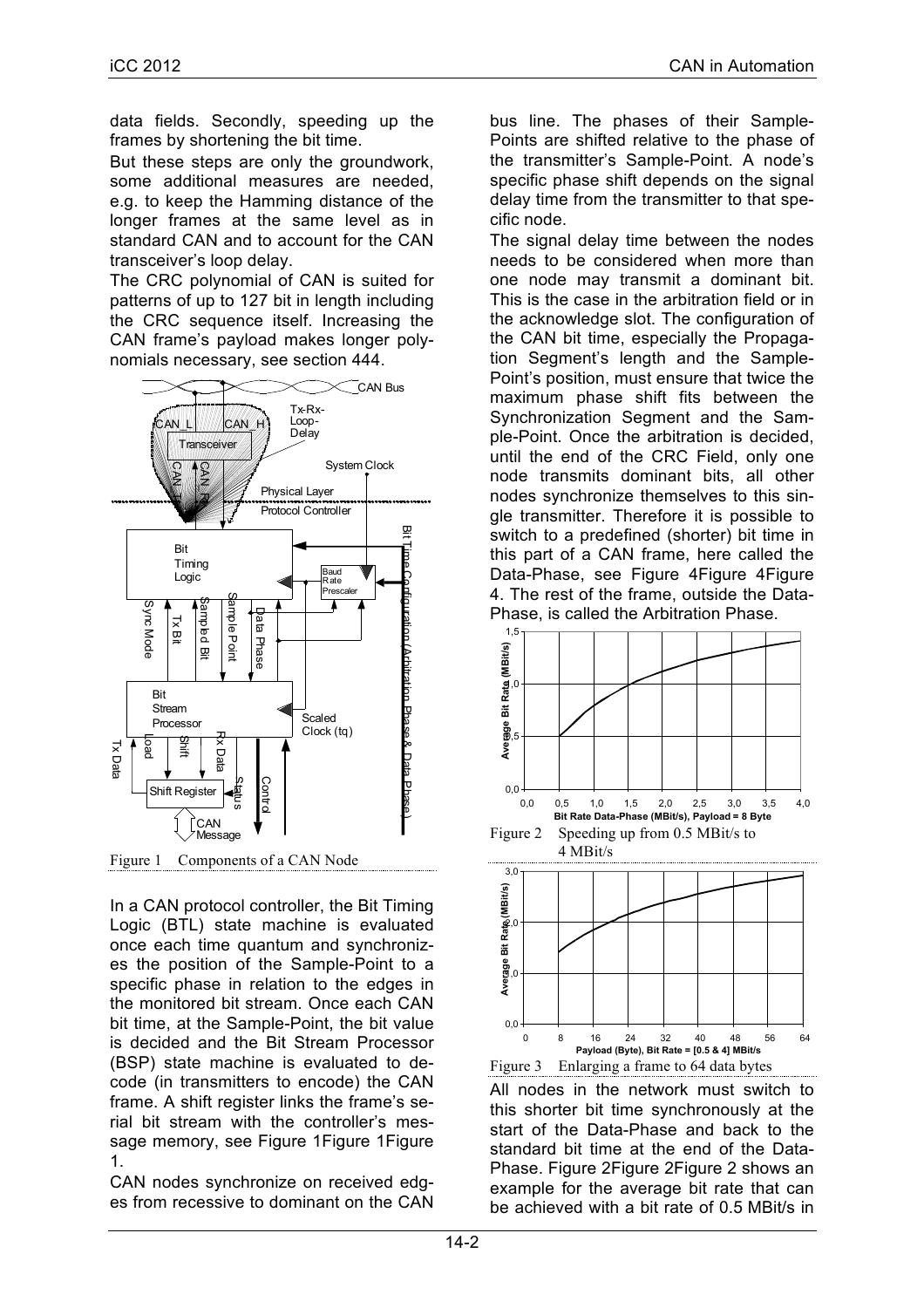the Arbitration-Phase and a higher bit rate in the Data-Phase. In the example, an 11 bit identifier is used, there are 8 data bytes in the frame, and stuff bits are not considered. The example is extended in Figure 3Figure 3Figure 3. Here the average bit rate is further increased by lengthening the Data Phase. The bit rate is 0.5 MBit/s in the Arbitration-Phase and 4 MBit/s in the Data-Phase.

The factor between the short bit time in the Data-Phase and the standard bit time in the Arbitration-Phase decides how much the frames are speeded up. This factor has two limits. The first is the speed of the transceivers: bits that are too short cannot be decoded. The second is the time resolution of the CAN synchronization mechanism: after switching to the short bit time, a phase error of one time quantum in the standard bit time needs to be compensated for, see section 555.

At the last bit of the Data-Phase, the CRC Delimiter, all nodes switch back to the standard bit time before the receivers send their acknowledge bit. Receivers are synchronized to the transmitter, but nodespecific signal propagation times causes acknowledge bits of the most distant receivers to arrive after that of the nearest receivers. A CAN FD transmitter therefore has to tolerate a two bit long CRC Delimiter before the acknowledge bit. All CAN FD nodes have to tolerate two consecutive dominant bits in the Acknowledge Slot. Latest the second dominant acknowledge bit must be followed by a recessive Acknowledge Delimiter and End of Frame.

CAN's fault confinement strategy, where a node that detects an error in an ongoing frame immediately notifies all other nodes by destroying that frame with an error flag, requires that all nodes monitor their own transmitted bits to check for bit errors. Current CAN transceivers may have, according to ISO 11898-5, a loop delay (CAN\_Tx pin to CAN\_Rx pin) of up to 255 ns. That means to detect a bit error inside a bit time of the Data-Phase, this bit time has to be significantly longer than the loop delay. To make the length of a short bit time independent of the transceiver's loop delay, CAN FD provides the Transceiver Delay Compensation option, see section 666.

# **3. CAN FD Frame Format**

The Control Field in standard CAN frames contains reserved bits which are specified to be transmitted dominant. In a CAN FD frame, the reserved bit after the **IDE** bit (11-bit Identifier) or after the **RTR** bit (29 bit Identifier) is redefined as Extended Data Length (**EDL**) bit and is transmitted recessive. This sets the receiving BSP and BTL FSMs into CAN FD decoding mode.

The following bits are new in CAN FD :

- **EDL** Extended Data Length
- **r1, r0** reserved, transmitted dominant
- **BRS** Bit Rate Switch
- **ESI** Error State Indicator

The DLC values from  $0000<sub>b</sub>$  to  $1000<sub>b</sub>$  still code a Data Field length from 0 to 8 bytes, while the (in standard CAN redundant) DLC values from  $1001<sub>b</sub>$  to  $1111<sub>b</sub>$  are redefined in CAN FD to code Data Fields with a length of up to 64 byte:

DLC 1001 1010 1011 1100 1101 1110 1111 Byte 12 16 20 24 32 48 64

**EDL** distinguishes between the standard CAN frame format and the CAN FD frame format.

The value of **BRS** decides whether the bit rate in the Data-Phase is the same as in the Arbitration-Phase (**BRS** dominant) or whether the predefined faster bit rate is used in the Data-Phase (**BRS** recessive).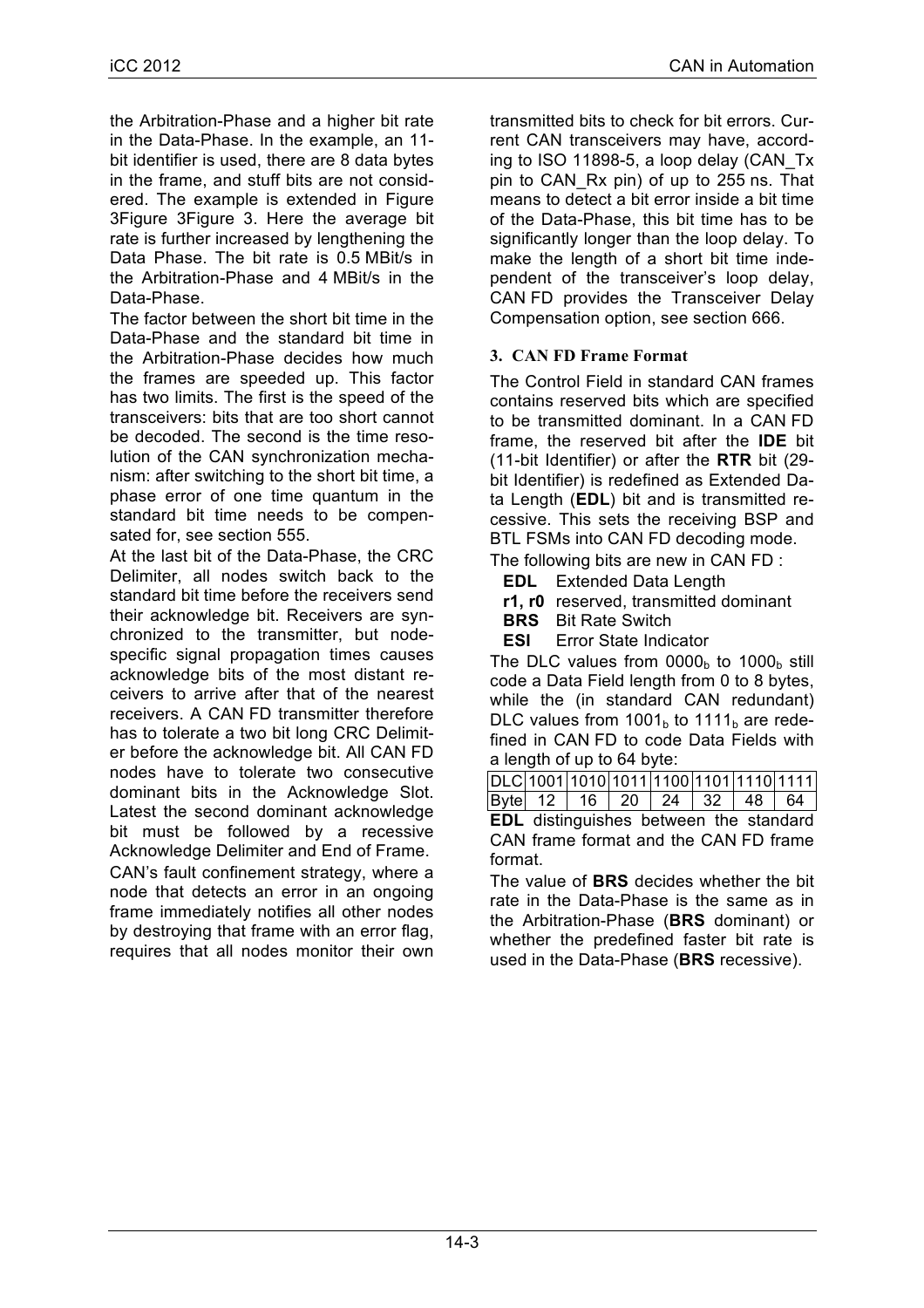

Figure 4 CAN FD Data Frame Format with 11 bit identifier and with 29 bit identifier

In CAN FD frames, **EDL** is always recessive and followed by the dominant bit **r0**. This provides an edge for resynchronization before an optional bit rate switch. The edge is also used to measure the transceiver's loop delay for the optional Transceiver Delay Compensation, see section 666.

In CAN FD frames, the transmitter's error state is indicated by **ESI**, dominant for error active and recessive for error passive. This simplifies network management.

There are no CAN FD remote frames, the bit at the position of the RTR bit in standard CAN frames is replaced by the dominant reserved bit **r1**. However, standard CAN remote frames may optionally be used in CAN FD systems.

Receivers ignore the actual values of the bits **r1** and **r0** in CAN FD frames; they are reserved for future expansion of the protocol, e.g. using **r1** as additional identifier bit.

# **4. Cyclic Redundancy Check**

The error detection capabilities and operational safety of the standard CAN protocol are discussed in [7][7][7], [8][8][8], and [9][9][9]. CAN FD maintains all of CAN's fault confinement mechanisms, including Error Frames, error counters, erroractive/ -passive modes, and positive acknowledging for fault-free messages. Since CAN FD allows longer data fields than standard CAN, the CRC Sequence needs to be adapted in order to keep the frame's Hamming Distance at the same value of 6. We chose two new BCH-type CRC polynomials: g17 for frames with up to 16 data bytes, g21 for frames with more than 16 data bytes.

 $g17 = x^{17}+x^{16}+x^{14}+x^{13}+x^{11}+x^{6}+x^{4}+x^{3}+x^{1}+1$ 

 $g21 = x^{21}+x^{20}+x^{13}+x^{11}+x^7+x^4+x^3+1$ 

For this reason, the length of the CRC Sequence in CAN FD data frames depends on the Data Length Code DLC. At the beginning of a frame, all nodes, including the transmitter, start to calculate the frame's CRC Sequence according to all three polynomials, g17, g21, and the standard CAN polynomial. When the frame format is decided in the Control Field and the DLC is transmitted, one of the three polynomials is selected. The transmitter uses the selected polynomial to generate the frame's CRC Sequence. The receivers use the applicable polynomial to decide whether the frame is to be acknowledged.

In standard CAN, the stuff bits, which are inserted into the bit stream to ensure that there are enough edges for resynchronization, are not considered for CRC calculation. As described e.g. in [7][7][7], two bit errors may on rare occasion remain undetected when the first generates a bit stuffing condition and the second then removes a stuff condition (or vice versa), shifting the position of the frame bits between the two bit errors. The shifted area may lead to a burst error that is too long for the CRC mechanism.

The treatment of stuff bits in CAN FD is changed to ensure that this cannot happen. The simplest measure would have been to include all stuff bits into the CRC calculation. However, this would prevent the well proven CRC hardware implementation with the feedback shift register that calculates the CRC Sequence while the frame is in progress. Our solution consists of two measures: Including the stuff bits preceding the CRC Sequence into the CRC calculation and changing the stuffing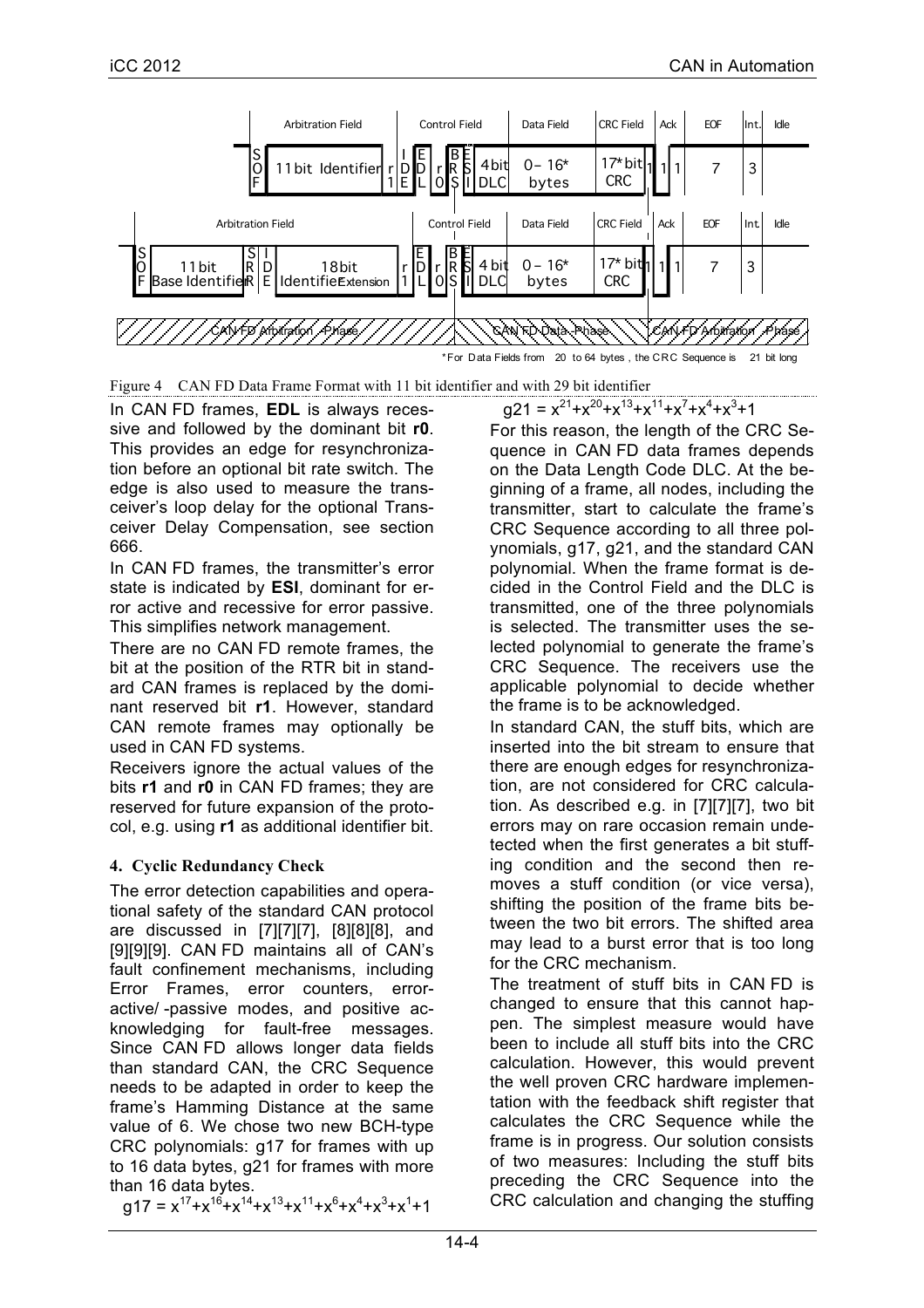mechanism for the CRC Sequence. Contrary to the standard CAN stuffing method, where a stuff bit of inverse polarity is inserted after every five consecutive bits of the same polarity, the positions of the stuff bits in the CAN FD's CRC Sequence are fixed: The CRC Sequence starts with a stuff bit and additional stuff bits are inserted after every four bits of the sequence. Each of these fixed stuff bits has the inverse polarity of its preceding bit. The number of stuff bits in the CRC Sequence is equal to the maximum number of stuff bits according to the standard CAN stuffing mechanism. As in the standard CAN stuffing mechanism, the maximum number of consecutive bits with the same value is five, the maximum distance between edges for resynchronization is ten.

# **5. CAN Bit Time Switching**

There are two sets of configuration registers in CAN FD: The first for the standard bit time in the Arbitration-Phase and the second for the bit time in the Data-Phase. The BTL and Baud Rate Prescaler (BRP) FSMs (see Figure 1Figure 1Figure 1) switch to the second bit time configuration at the Sample-Point where the **BRS** bit is sampled recessive. They switch back to the first bit time at the Sample-Point of the CRC Delimiter, or when an error condition is detected that causes an error frame.







Figure 6 Bit Time at **BRS** Bit and CRC Delimiter Figure 5Figure 5Figure 5 shows an example for the bit time configurations where the data rate in the Data-Phase is four times faster than in the Arbitration-Phase. Both, the length of the  $t_q$  and the number of  $t<sub>0</sub>$  in the bit time may be different in the two configurations. The two configurations may be identical, but the bit time in the Data-Phase may not be longer than in the Arbitration-Phase. The two bits where the switch happens are of intermediate length, since the configurations are switched at Sample-Points (see Figure 6Figure) 6Figure 6). Together the two bits are as long as the sum of one of each of the bit times.

Switching the bit time configurations at the Sample-Point instead of after the end of Phase Seg2 is necessary to ensure that a following synchronization is performed in all nodes according to the parameters of the second bit time configuration. Phaseshifts between the nodes may result in not all of them agreeing on the border between Phase Seg2 and the subsequent Sync\_Seg.

Figure 7Figure 7Figure 7 shows the simulation of a test case where CAN\_0 and CAN\_1 arbitrate for the CAN bus. The signals can tx and can rx are the interface between the protocol controllers and the transceivers. The sample\_point shows where the can rx input is captured. The signals f tx and f rx show where the bit rate is switched, they could be used for mode-switching in new - CAN FD optimized - transceivers, enabling even higher bit rates in the Data-Phase.

Both nodes send the same base identifier. CAN\_0 sends a CAN FD Frame with 11 bit identifier while CAN 1 sends an extended frame and loses arbitration at the **SRR** bit.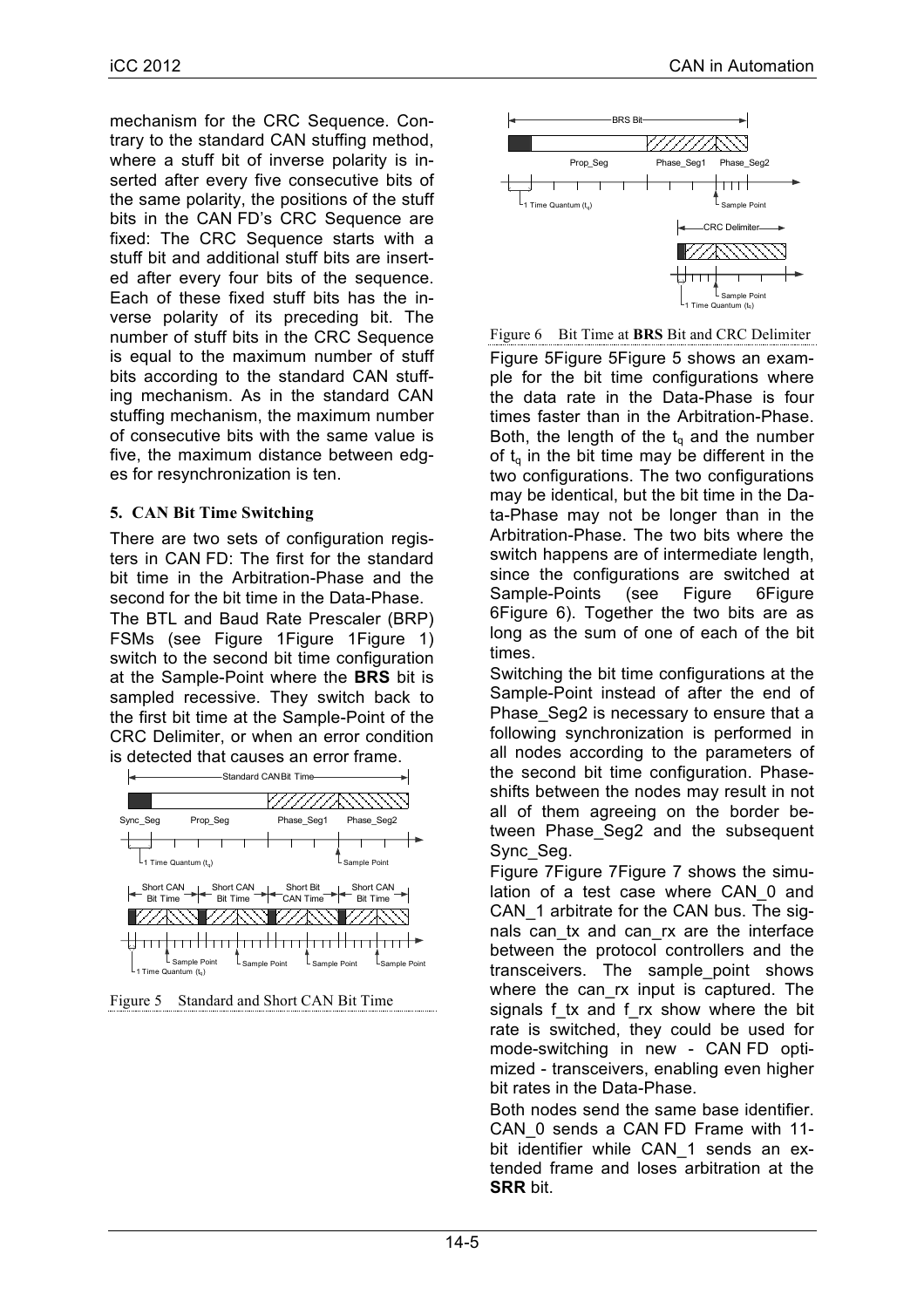Transmitters do not synchronize on "late" edges (those detected between Sync\_Seg and Sample-Point), otherwise the transceiver loop delay would cause them to lengthen dominant bits. So as transmitter, CAN\_1 did not synchronize on CAN\_0 before the edge from EDL to **r0**.

In the simulated test case, there is a delay of 433 ns between the nodes; they use a bit rate of 1 MBit/s in the Arbitration-Phase and 10 MBit/s in the Data-Phase. At the **SRR** bit, where CAN 1 loses arbitration, its Sample-Point is 350 ns (see strobes 1 and 2) earlier than that of CAN\_0.



Figure 7 CAN FD Bit Time Switching after Arbitration

CAN\_1 synchronizes to CAN\_0 at the edge from **EDL** to **r0**. Afterwards its Sample-Point comes 433 ns (the signal propagation time between the nodes) after that of CAN 0 (see strobes 3 and 4). Both nodes switch their bit rate at the Sample-Points of their **BRS** bits (see strobes 5 and 6). The signal f\_tx shows the transmitter's Data-Phase, f\_rx the receiver's. They both are reset at the CRC Delimiter, before the Acknowledge bit sent by CAN\_1.

The CRC Delimiter seen by the transmitter CAN 0 is prolonged by the signal propagation time, the Acknowledge bit conforms to the Arbitration-Phase's bit rate.

The analog input signal at CAN\_Rx needs to be synchronized to the clock of the BTL FSM. Together with the BTL's time step size of 1  $t<sub>0</sub>$ , this digitization delay limits the time resolution of the CAN bit synchronization. This means a phase error of up to 1  $t<sub>q</sub>$ may remain after a (re-)synchronization; the synchronization quality depends on the duration of the time quantum. The Sync Seg with a fixed duration of one  $t<sub>q</sub>$ compensates for this residual phase error in CAN bit timing, but one  $t<sub>q</sub>$  in the first bit time may correspond to several  $t<sub>a</sub>$  in the second bit time. The maximum possible residual phase error has to be taken into account for the configuration. Setting  $t<sub>0</sub>$  to the same duration in both configurations maximizes the tolerance range.

In existing CAN implementations, the maximum number of time quanta in a bit time is 25, while the duration of the time quantum is defined by the controller's clock period and the BRP. This allows only few combinations of bit time configurations

for the Arbitration-Phase and for the Data-Phase with the same  $t<sub>q</sub>$  duration.

In automotive applications, with a bit rate of e.g. 0.5 MBit/s or 1 MBit/s in the Arbitration-Phase, the acceleration in the Data-Phase is limited to a factor of about 5. The reasons for this limit are the minimum pulse width in the receive path of currently available transceivers and EMI considerations. In other applications, long bus lines may limit the bit rate in the Arbitration-Phase to e.g. 125 KBit/s, enabling a higher acceleration factor.

Figure 8Figure 8Figure 8 shows how the average bit rate of a CAN network that needs a bit time of 8 µs in Arbitration-Phase can be accelerated without exceeding the specification range of existing CAN transceivers in the Data-Phase. Figure 9Figure 9Figure 9 shows how this acceleration is increased when the data field gets longer. The advantage of the improved header to payload ratio rises with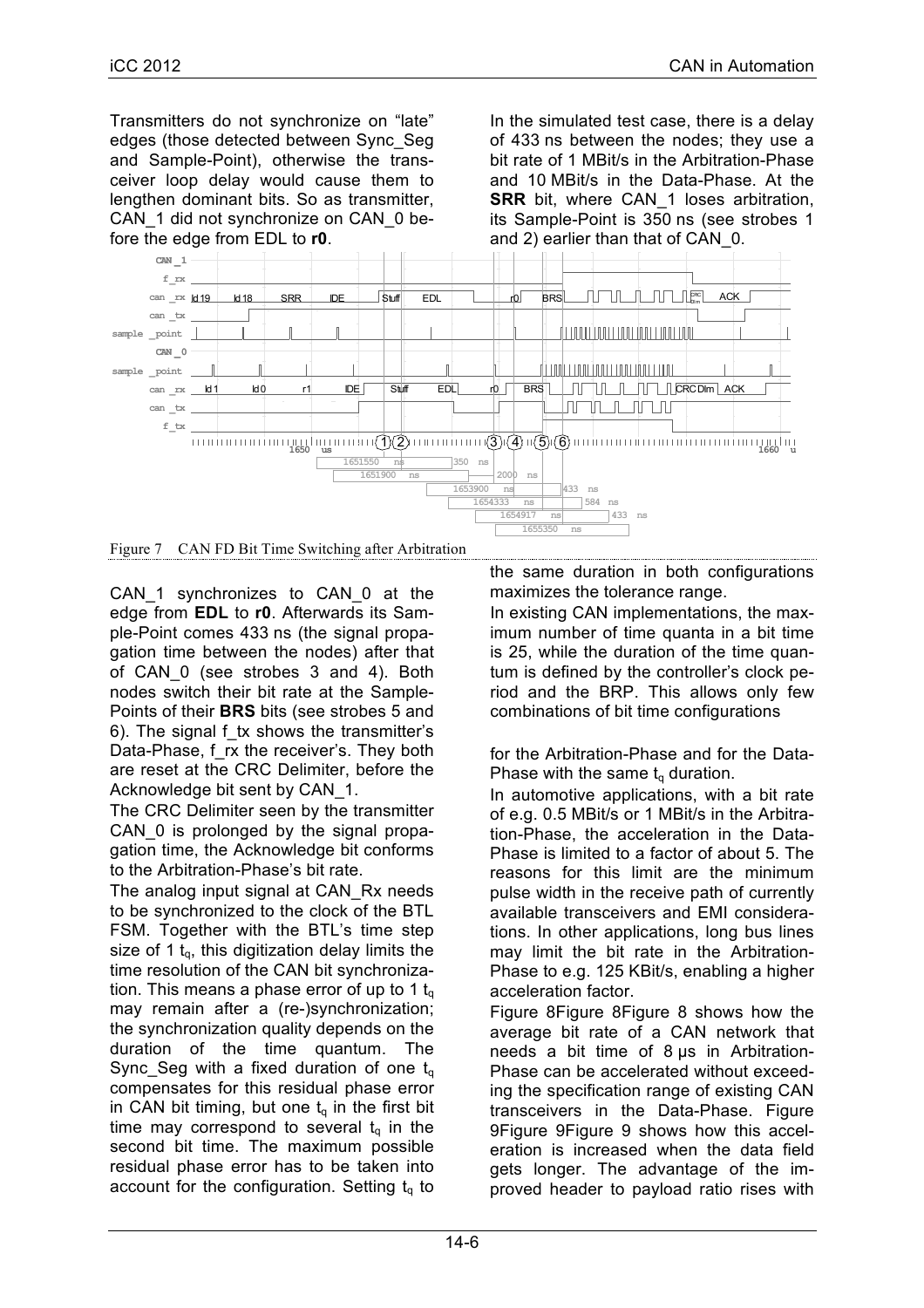the acceleration factor between Arbitration-Phase and Data-Phase.





ISO 11898-1 allows more than  $8 t_q$  for each of the bit time segments Prop\_Seg, Phase\_Seg1, and Phase\_Seg2. We increased the configuration range to 16  $t_q$  for Phase\_Seg2 and to 64 $t_q$  for the sum of Prop Seg and Phase Seg1 in our CAN FD implementation. This allows a wide range of bit time combinations with the same time quantum length. The range of the SJW configuration is also increased to 16  $t<sub>0</sub>$  for CAN FD applications. This enables a high acceleration factor with a low residual phase error at the **BRS** bit.

# **6. Transceiver Delay Compensation**

Current CAN transceivers may have, according to ISO 11898-5, a loop delay (from the CAN Tx pin to the CAN Rx pin) of up to 255 ns. Since transmitters are required to check for errors in their transmitted bits, this would set a lower limit for the bit time in the Data-Phase if the check needs to be done at the bit's Sample-Point.

Measurements have shown that existing CAN transceivers are able to transmit and receive bits that are shorter than their loop delay. In this case the check for bit errors needs to be delayed until the bit value which is transmitted at the CAN\_Tx output is looped back to the CAN\_Rx input. This is the purpose of the optional CAN FD Transceiver Delay Compensation mechanism. Receivers do not need this mechanism. Transmitters apply it in the Data-Phase of a frame.

The point in time where the looped back bit value is checked is named the secondary sample point (SSP). The actual loop delay is not a static value, it depends apart from silicon parameters - mainly on the operating temperature.

The CAN FD protocol controller is able to perform a delay measurement to find the optimum position for the SSP. Within each CAN FD frame, the transmitter measures the delay between the data transmitted at the CAN\_Tx output and the data received at the CAN Rx input. The measurement is performed when the arbitration is decided but before the bit rate is switched, at the edge from **EDL** bit to **r0** bit. The delay is measured (in system clock periods) by a counter that starts at the beginning of the bit **r0** at CAN\_Tx and stops when the edge is seen at CAN\_Rx, see Figure 10Figure 10Figure 10.



Figure 10 Measuring the Transceiver Loop Delay

The result is a node-specific value. It does not depend on signal propagation times on the CAN bus line. A configurable offset is added to the measured delay value to place the SSP into the middle of the bits seen at CAN\_Rx

When the Transceiver Delay Compensation mechanism is enabled, it changes the way how a transmitter checks for bit errors during the Data-Phase of a CAN FD frame from direct comparison of transmitted and received bits at the CAN Sample-Point to a delayed comparison at the SSP.

The position of the SSP is always relative to the start of a transmitted bit. It may be more than one bit time after the end of that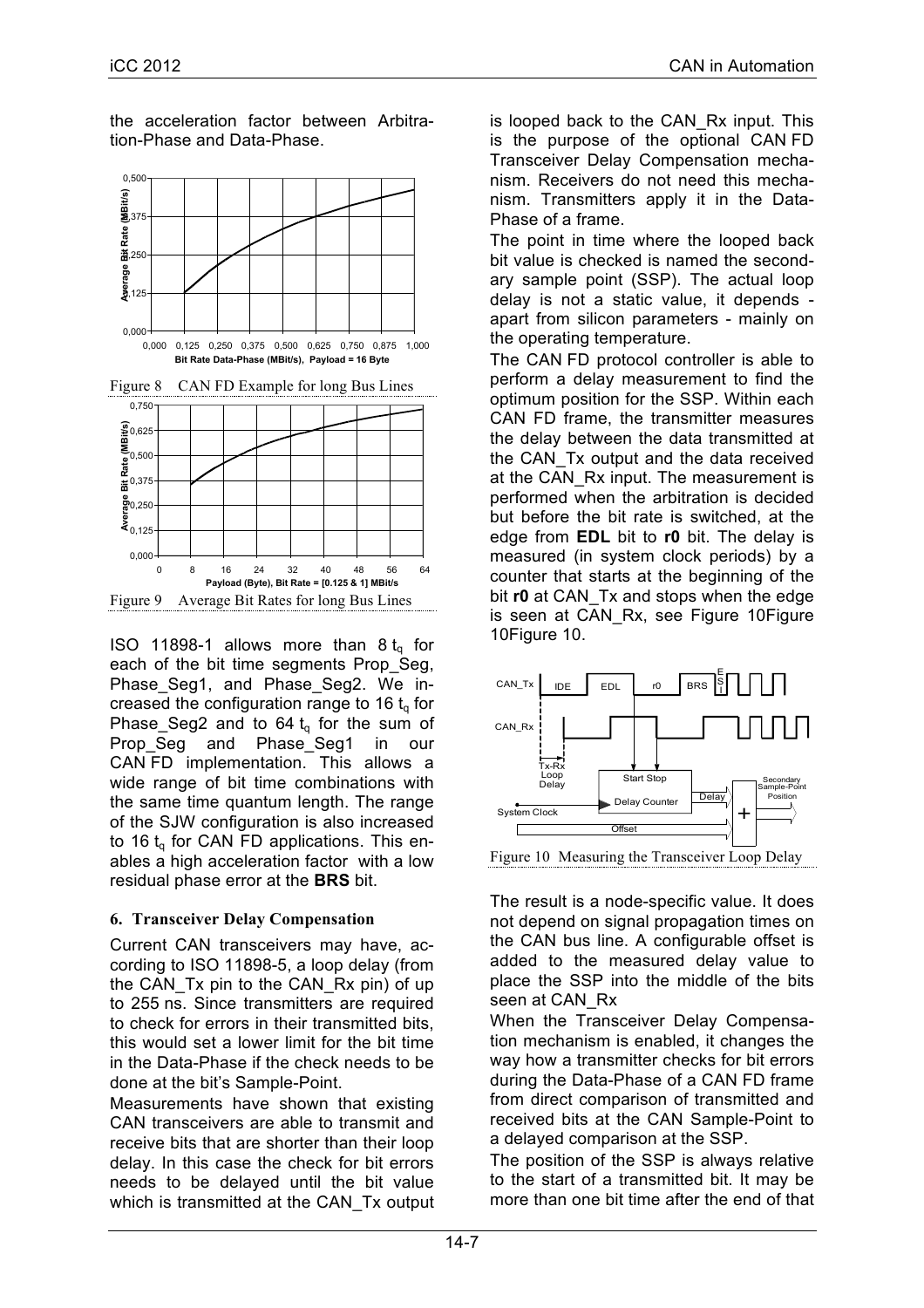bit. Transmitted bits are buffered until the SSP is reached. Then their value is compared with the actual value of the input signal to check for bit errors. If a bit error is detected, this information is buffered until the next CAN Sample-Point is reached where it is presented to the BSP FSM. The BSP FSM answers to the bit error according to the rules of the CAN fault confinement with an error frame; the bit rate is switched back to that of the Arbitration-Phase. When no bit error is detected until the Sample-Point of the CRC Delimiter is reached, the CAN FD protocol controller switches back the bit rate and returns to standard bit error checking. The actual value of the CRC Delimiter bit is disregarded by transmitters using the Transceiver Delay Compensation mechanism. A global error at the end of the CRC Field will cause the receivers to send error frames that the transmitter will detect during Acknowledge or End of Frame.

## **7. Measurements**

The development of the CAN FD protocol went in parallel with the design of CAN FD protocol controllers for simulative verification and for laboratory evaluation. Main topics of the analysis were the new protocol features and the limits set by the physical layer. The measurements were based on FPGA implementations of CAN FD and a multi-node CAN network with standard CAN transceivers (e.g. NXP TJA1040). For the measurements shown here, the network consists of 7 nodes connected by a linear CAN bus line. The distance between the terminations at node T2 and node R9 is 42 m, the bit rate switches from an Arbitration-Phase at 0.5 MBit/s to Data-Phases at 15 MBit/s or at 12 MBit/s.

It is not expected a bit rate of 15 MBit/s can be reached in automotive conditions with existing transceivers. The examples intend to show that the bit rate in the Data-Phase is not limited by the signal propagation time in the transceivers and on the CAN bus line.

Special attention was given to the effects of the transceiver loop delay, see Figure 11Figure 11Figure 11. In this example, the transceiver's loop delay is 126 ns at room temperature. This is almost twice the Data-Phase's bit time, here 66.67 ns @15 MBit/s.

The output pin T2 Tx already starts the DLC before the **ESI** bit reaches the input pin T2 Rx or, after the CAN bus delays, the receivers' input pins R3\_Rx and R9 Rx.



Figure 11 CAN FD Transceiver Loop Delay

The example in Figure 12Figure 12Figure 12 shows a complete CAN FD frame with 29 bit Identifier and 64 data bytes. Here the complete Data-Phase is (at 12 MBit/s) shorter than 23 bits of the Arbitration-Phase. In the example, there is CAN arbitration in the first bits of the identifier, superposition of Acknowledge bits from near and from distant receivers virtually prolongs that bit.

## **Conclusion**

CAN FD is a new protocol that combines CAN's core features with a higher data rate. For automotive applications, CAN FD targets an average data rate of 2.5 MBit/s with existing CAN transceivers, resulting in the same effective payload as a low-speed FlexRay network. There is an easy migration path from CAN systems to CAN FD systems since CAN application software can be left (apart from configuration) unchanged. CAN FD controllers can operate in CAN systems. The Bosch CAN IP modules are currently being adapted to optionally support the CAN FD protocol.